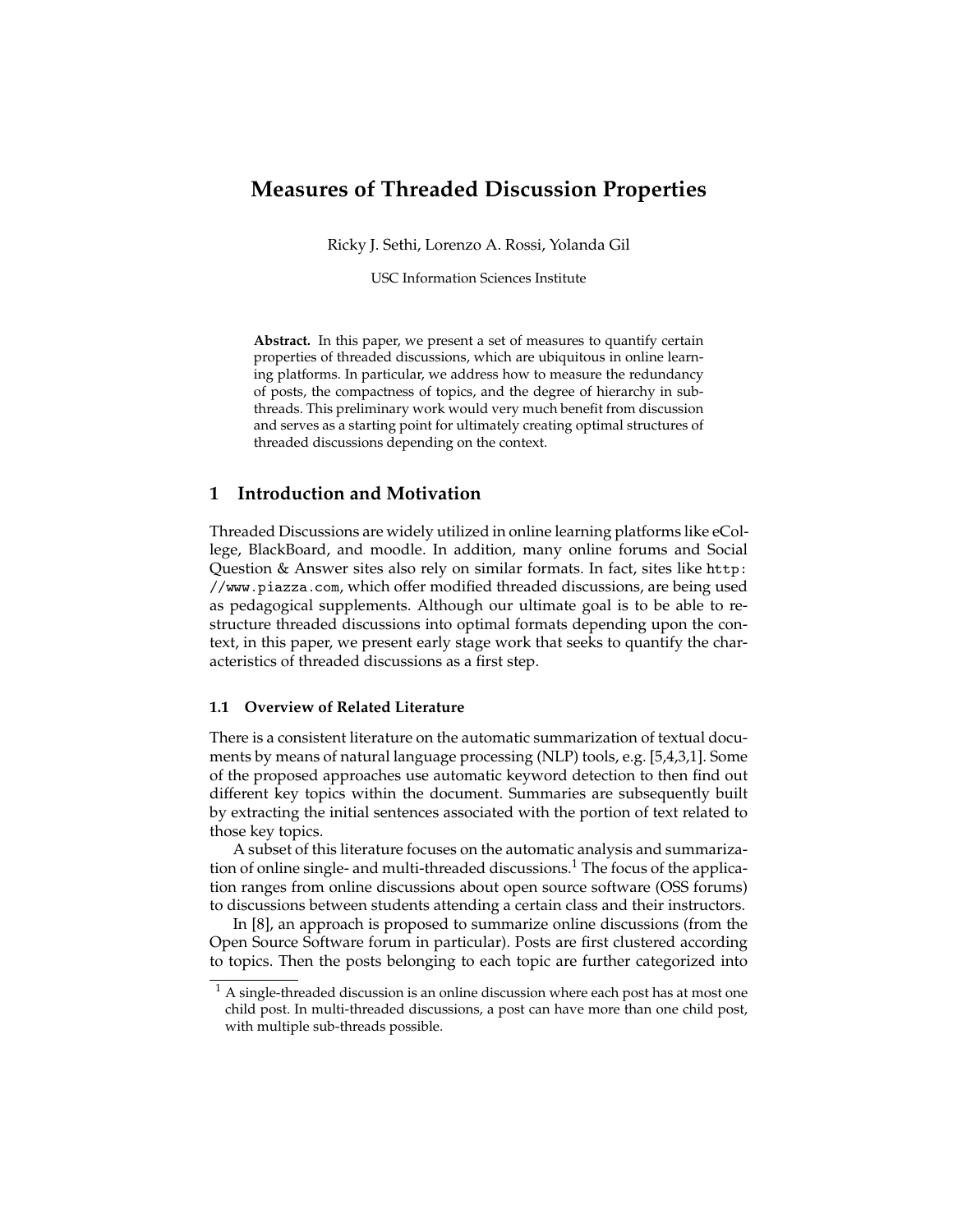two classes: 'problem' and 'advice'. Note that, for the purpose of our research, we can look at online single-threaded discussions as a special case of multithreaded discussions.

[7] study the interactions among students and teachers in threaded discussions for distance education. The posts are classified according to a different set subclasses called speech acts. According to the statistics given in the paper, the majority of speech acts turn out to be either questions or answers. The remaining ones are elaborations of certain answers, acknowledgments, announcements, corrections or objections. The features used for the classification are N-gram sequences of the terms in the post (after a preliminary word filtering stage).

Various works propose metrics to express respectively relationships between posts and topics [6], relationship among contiguous posts [6], coherence of the threaded discussions [2].

### **2 Preliminary Approach**

In this document, we propose a set of measures to quantify properties of threaded discussions (e.g. the quota of redundant posts). In the long term, we are investigating an approach to analyze and index threaded discussions from online learning platforms by means of machine learning and crowd-sourcing tools. The final goal is to automatically break down a certain threaded discussion and then be able to automatically re-build it in ways that enhance properties valuable to a certain target user and/or purpose: e.g. creating an automatic summary for an instructor who needs to quickly address a students' discussion, or a re-arrangement of the posts to the benefit of students who are participating in the discussion. At this preliminary stage of our research, we need to define potential optimal views of restructured threaded discussions. This will then help us to define the desired atomic elements in the structure of the discussions and consequently to design the machine learning/crowd-sourcing  $2$  algorithms to break down such discussions. To help with the definition of views, this paper proposes a set of measures to quantify some specific properties of threaded discussions.

#### **2.1 Metrics**

We can represent threaded discussions with tree type data structures. We propose the following metrics:

- **–** Redundancy of Posts
- **–** Topic Coherence (Compactness)
- **–** Degree of Hierarchy of Sub-Threads

<sup>&</sup>lt;sup>2</sup> For instance, we could design interfaces to require contributors to also label their own posts in a simple way before they submit it.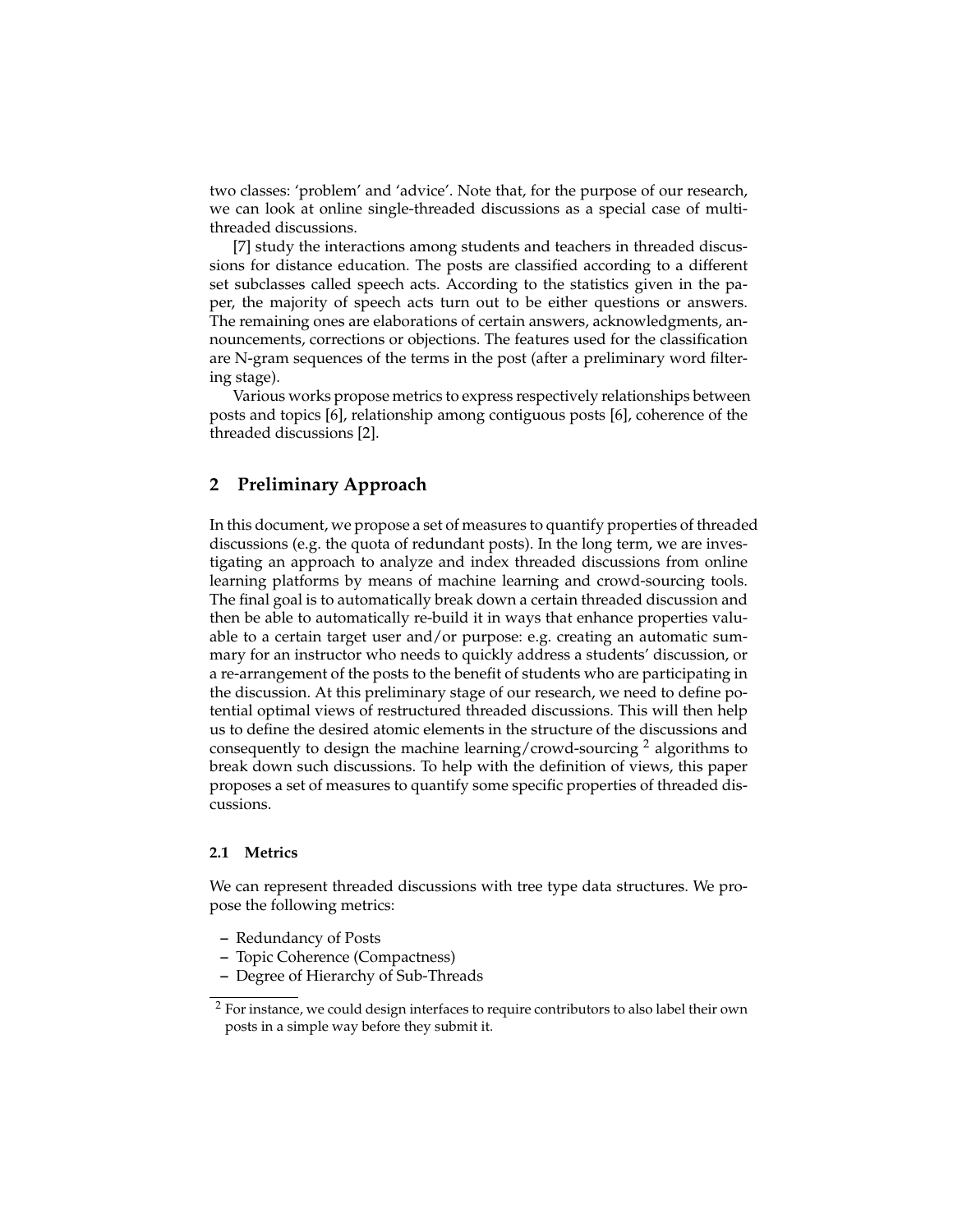We believe that these quantities can be used as simple indicators of how *good* a structure of the threaded discussion for certain purposes is and therefore be useful for definition of desired views of re-structured threaded discussions. Note that these measures can be computed only over threaded discussions whose posts have been already analyzed and classified.

Let *N* be the number of posts  $p_i$  in a discussion, where  $i = 1, ..., N$  and  $t(p_i)$ indicates the date and time the post was submitted.

**Definition 1. Duplicate Post:** Given two posts  $p_i$  and  $p_j$  where  $t(p_i) > t(p_i)$ , we *say that p<sup>j</sup> is a duplicate post of p<sup>i</sup> when the content of p<sup>j</sup> is so similar to the content of pi that p<sup>j</sup> could be removed without relevant loss of information for the readers.*

*Redundancy Factor: Given a certain discussion, where N<sup>d</sup> is the total number of duplicate posts, we define the redundancy factor as*  $r = N_d/(N-N_d)$ *, where*  $N$  *is the total number of posts in the discussion.*

In online student forums or threaded discussions, we may have participants making posts that are duplicates of pre-existing posts in the discussion. Under some circumstances it may be desirable to remove duplicate posts and reduce redundancy. E.g., if we consider the original threaded discussion in Table 1, we can see its redundancy with 20 total posts and 2 duplicate posts of  $r = 0.11$  vs a redundancy of *r* = 0 for the re-structured threaded discussion in Table 2. In addition, sometimes, retaining redundancy can be useful for instructors and users and may indicate popular topics or topic clouds. The automatic assessment of the redundancy of a post requires a high semantic analysis and therefore is a very challenging natural language processing task. In our future work, we will investigate ways to infer this metric, including using summarization methods like MEAD<sup>3</sup>.

**Definition 2.** *Topic Coherence: Let's assume that the posts of a certain single-threaded discussion can be classified into a certain set of topics (or stances) s<sup>j</sup> , j* = 1, . . . , *M, where M is the total number of topics addressed in the discussion. Let N<sup>j</sup> the number of posts on a topic s<sup>j</sup> . We can map each post in the thread to a one dimensional space, where the location in the space is simply given by the number of parents of the post. Therefore we can measure how dispersed (or compact) a certain topic is in the discussion by measuring the standard deviation or spatial dispersion of posts when projected to a single dimension, or possibly multiple dimensions.*

The automatic estimation of coherence requires a preliminary classification of the topics addressed by the posts. A possible approach may consist of clustering the posts based on sets of keywords. This problem will also be a subject of our future investigations.

It may be useful in some cases to re-structure the discussion by aggregating posts belonging to the same topic, hence the need for defining a measure of compactness. Similarly, if we have a set of posts  $p_k(t)$ ,  $k = 1,...N_j$  belonging to a certain topic *s<sup>j</sup>* , we could introduce a measure of the distance between the

 $3$  http://www.summarization.com/mead/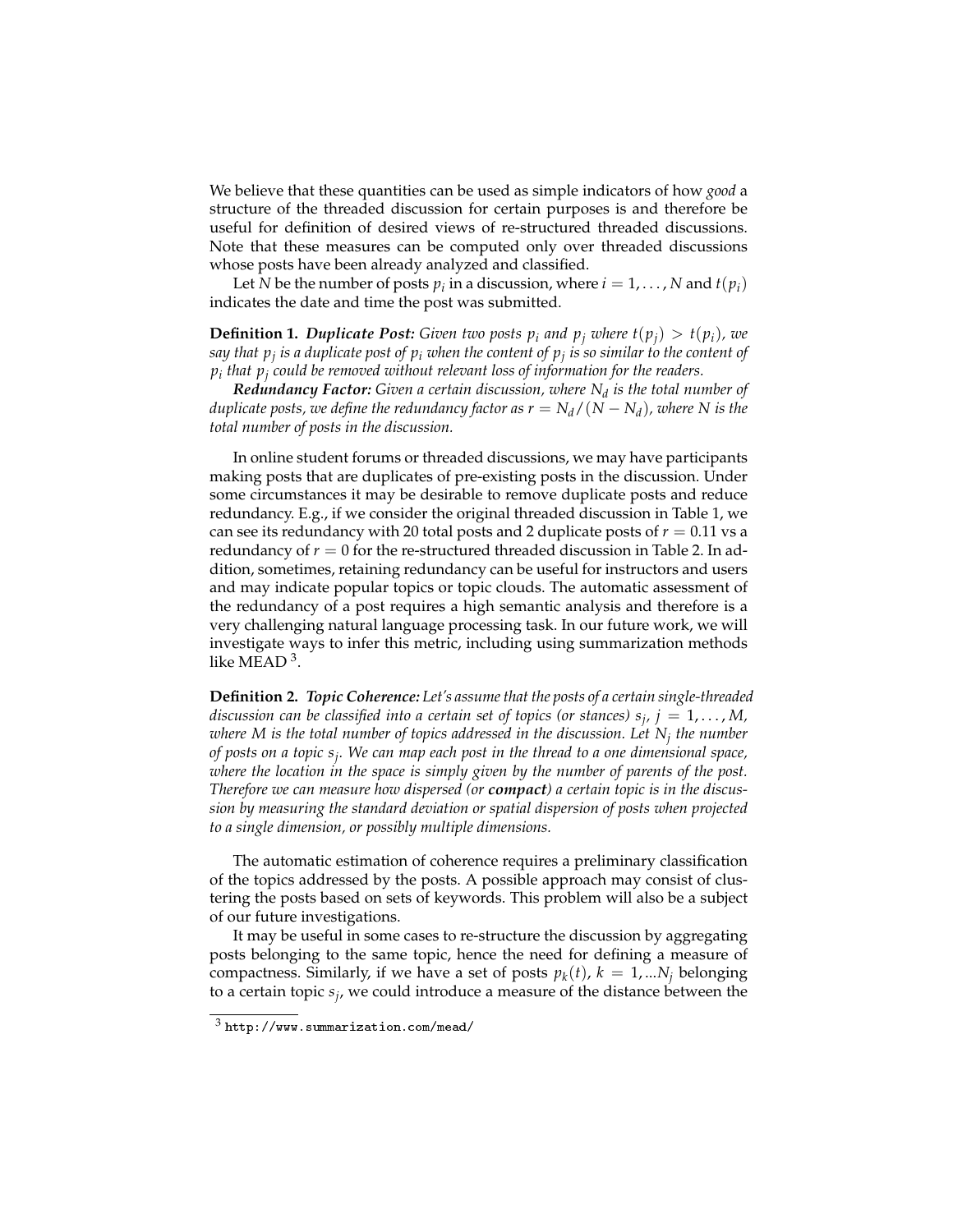chronological sequence of posts and the sorting of posts that is most effective for user understanding (measure of **chronological coherence**).

**Definition 3.** *Degree of Sub-Thread Hierarchy: We can define the Degree of Hierarchy of a sub-thread in terms of b (breadth) and d (depth) as h* = *d*/*b. Given M (number of proto-topics/stances, defined as each first-level sub-thread) and N<sup>i</sup> (Number of posts in each topic/stance, i* = 1, ..., *M*), *a* Flat sub-thread is when  $d = 1$  and *b* = *N giving a degree of hierarchy of h* = 1/*N, whereas a Hierarchical sub-thread is when*  $d = max_i |N_i|$  *and*  $b = M$ *, giving a degree of hierarchy of*  $h = max_i |N_i| / M$ *.* 

Thus, if we consider the original threaded discussion in Table 1, we can see that it has a degree of hierarchy of  $h = 0.36$  vs a degree of hierarchy of  $h = 0.80$  for the re-structured threaded discussion in Table 2.

### **3 Conclusion**

In this paper, we have presented some initial attempts to quantify various characteristics of threaded discussions with the eventual goal of re-structuring threaded discussions into optimal structures depending on context. Although we have collected some threaded discussions from online classes (examples shown in Figure 1), this work is in a very early stage and we would welcome any comments and discussion.

### **References**

- 1. J Chu-Carroll. Leveraging Wikipedia Characteristics for Search and Candidate Generation in Question Answering. *Twenty-Fifth AAAI Conference on Artificial*, pages 872– 877, 2011.
- 2. Donghui Feng, Jihie Kim, Erin Shaw, and Eduard Hovy. Towards modeling threaded discussion using induced ontology knowledge. *AAAI*, 2006.
- 3. David Ferrucci, Eric Brown, Jennifer Chu-carroll, James Fan, David Gondek, Aditya A Kalyanpur, Adam Lally, J William Murdock, Eric Nyberg, and John Prager. Building Watson: An Overview of the DeepQA Project. *AI Magazine*, pages 59–79, 2010.
- 4. N. Kwon and E.H. Hovy. Information acquisition using multiple classifications. In *Proceedings of the K-CAP07 conference*, 2007.
- 5. N. Kwon, S. Shulman, and E.H. Hovy. Multidimensional text analysis for erulemaking. In *Proceedings of the National Conference on Digital Government (dg.o 2006)*, 2006.
- 6. Chen Lin, Jiang-Ming Yang, Rui Cai, Xin-Jing Wang, Wei Wang, and Lei Zhang. Simultaneusly modeling semantics and structure of threaded discussions: A sparse coding approach and its applications. *SIGIR*, pages 131–138, 07 2009.
- 7. Sujith Ravi and Jihie Kim. Profiling student interactions in threaded discussions with speech act classifiers. In *Proceedings of the AI in Education Conference*, 2007.
- 8. L. Zhou and E.H. Hovy. On the summarization of dynamically introduced information: Online discussions and blogs. In *Proceedings of the AAAI Spring Symposium on Computational Approaches to Analyzing Weblogs*, 2006.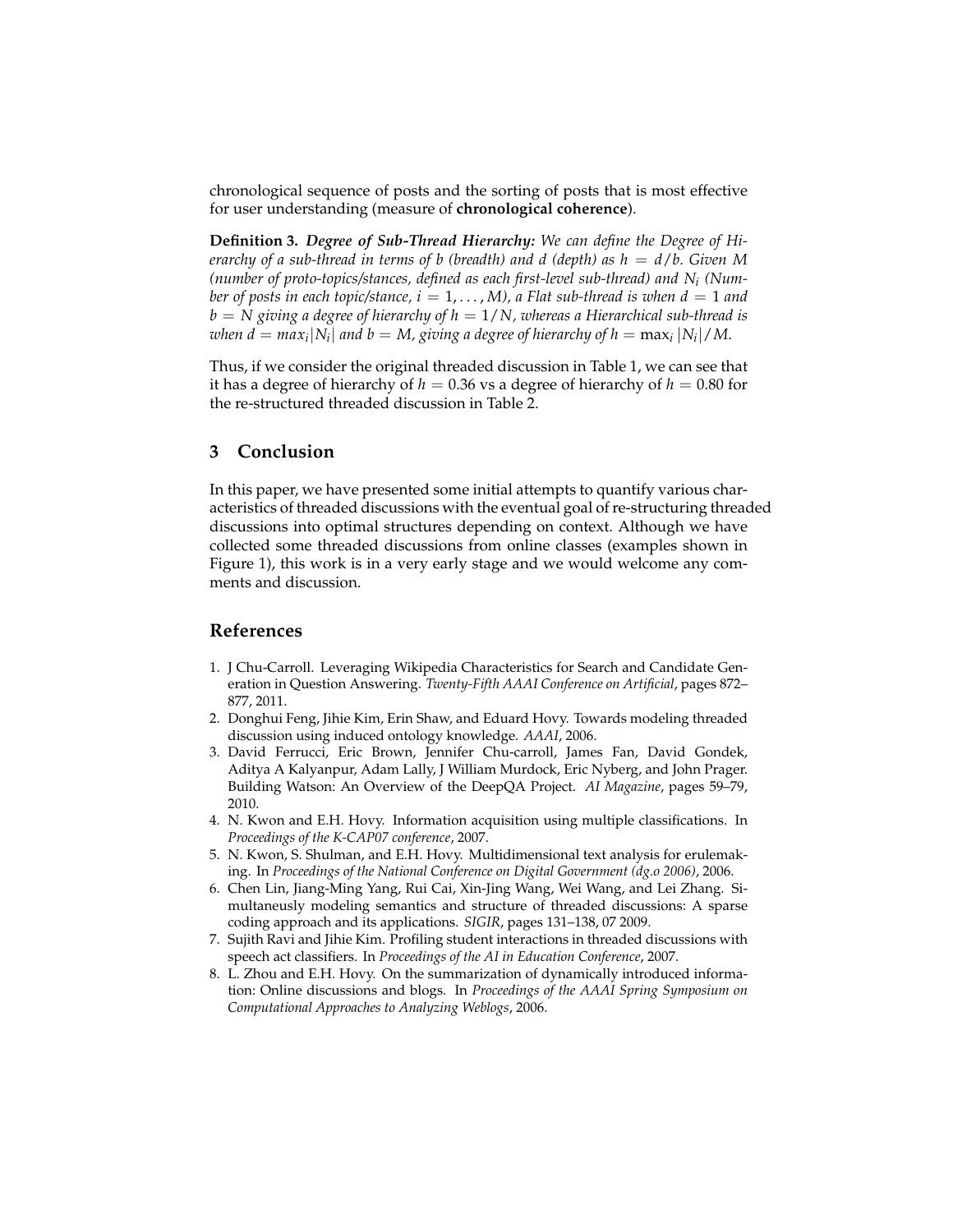# **A Appendix of Figures and Tables**

| Post                                                                           | Topic                    |
|--------------------------------------------------------------------------------|--------------------------|
| Abdul: To the Bonus question: C++ design aspect is very limited                | T <sub>1</sub>           |
| Brian: The syntax of Java is closely based on the syntax of the C++            | T <sub>2</sub>           |
| programming language                                                           |                          |
| Brian: Although there are many similarities I believe using the Java language  | T <sub>3</sub>           |
| is a bit easier.                                                               |                          |
| Abdul: There are so many differences and similarities, it sometimes is hard to | T <sub>2</sub>           |
| mistake                                                                        |                          |
| Connie: When Sun Microsystems came out with Java, it like an answer to         | T <sub>3</sub>           |
| MOST of their prayers                                                          |                          |
| Kerry: I prefer the one that's right for the job. For a high-level user-facing | T <sub>2</sub>           |
| application                                                                    |                          |
| Kristine: three things that come to mind on what is different between Java &   | T3                       |
| $C++$ are                                                                      |                          |
| Julius: I do find JAVA to be a bit less combersum when putting together your   | T <sub>3</sub>           |
| methods                                                                        |                          |
| Ken: Why might it be said that Java is an object-oriented language while C++   | T4                       |
| is a procedural                                                                |                          |
| Bernard: I think that both have there place.                                   | T <sub>2</sub>           |
|                                                                                |                          |
| - Jacob:  With Java, the programming is more user friendly                     | T3                       |
| • Luke: I love the analogy, Jacob                                              | T3                       |
| * Vu: Hi Luke-I had                                                            | * T3                     |
| * Jacob:  I took the same classes                                              | T <sub>2</sub><br>$\ast$ |
| · Kristine: Java has both kinds                                                | $\cdot$ T <sub>3</sub>   |
| • Deborah: I don't think Java                                                  | - T3                     |
| * EXPERT: Sounds like Java has 1 and C++                                       | T5<br>$\ast$             |
| · Deborah: The STL is the Standard Template                                    | T5                       |
| Ajay: What is STL? What is C++'s STL                                           | T <sub>5</sub>           |
| * Jody: I agree Deborah, and I may be because I                                | * T3                     |

**Table 1.** Detailed posts from Example, un-structured Threaded Discussion in Figure 1. Here, we see the hierarchical posts on the left and the corresponding Topic for each post on the right, such that all posts belong to one of five topics, T1 - T5.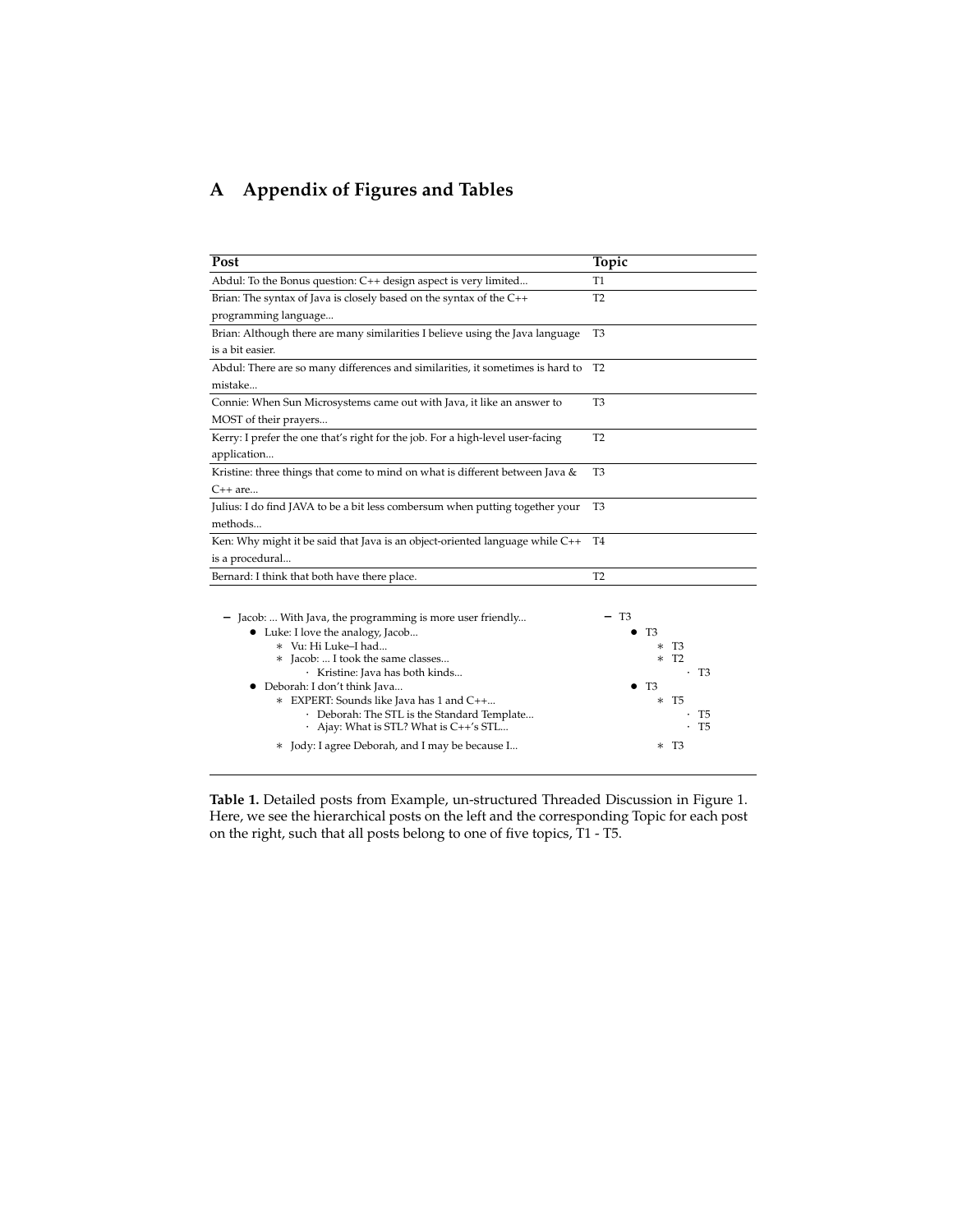

**Fig. 1.** Example Threaded Discussion: (a) original posts, (b) tree-view of posts, and (c) tree-view of topics.